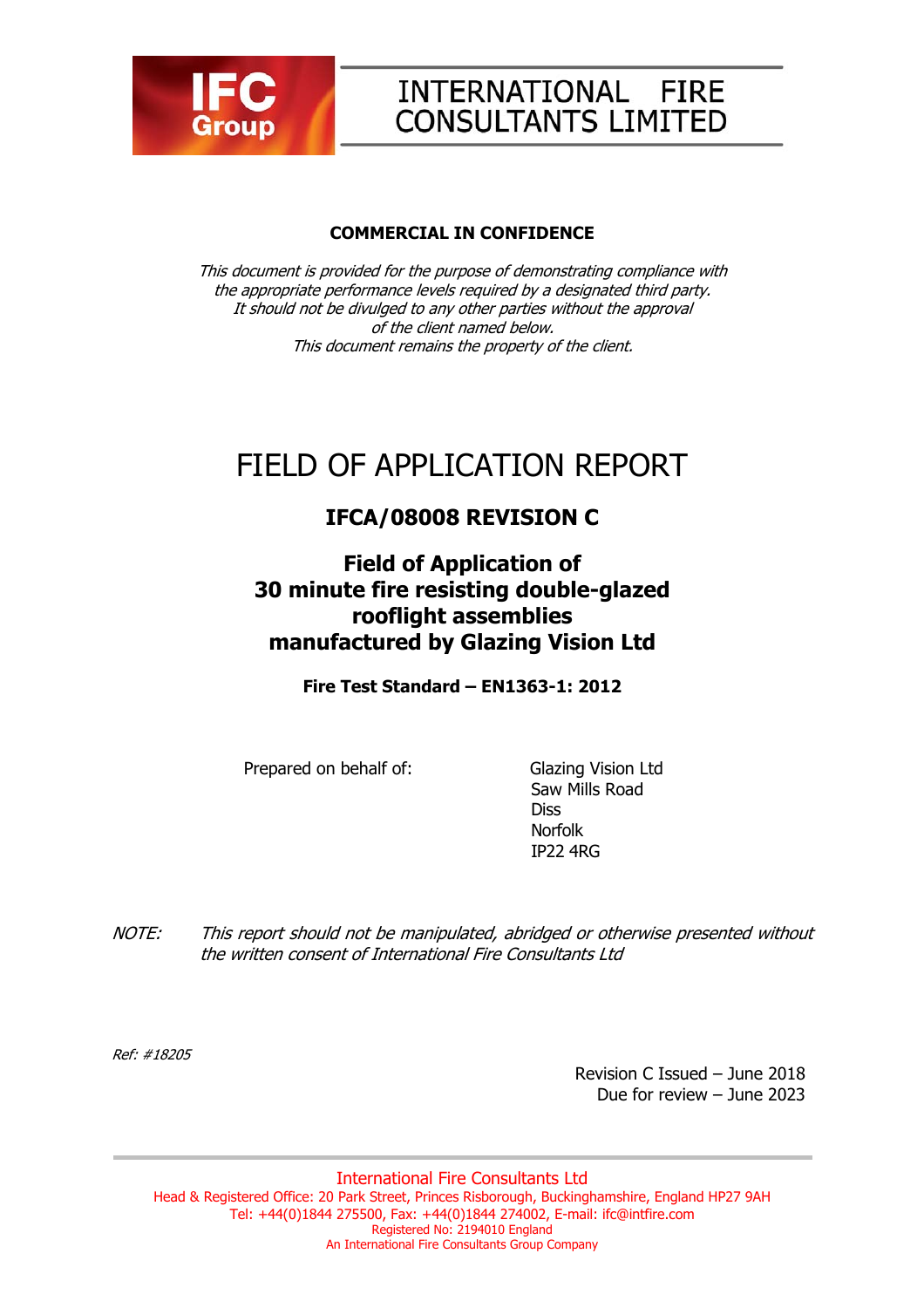# **ISSUE AND AMENDMENT RECORD**

| <b>Rev</b> | <b>Date</b>      | <b>Author</b> | <b>Review</b> | <b>Section</b>                    | <b>Amendments</b>                                                                                                                                                         |
|------------|------------------|---------------|---------------|-----------------------------------|---------------------------------------------------------------------------------------------------------------------------------------------------------------------------|
|            | <b>July 2008</b> | CH.           | DJI.          |                                   |                                                                                                                                                                           |
| Rev A      | February<br>2011 | МB            | DJI           | Clauses<br>2 and $4$              | Original adhesive used to bond glass to<br>frame is discontinued. Change in<br>adhesive included in product description,<br>together with analysis of variation           |
| Rev B      | March 2013       | МB            | DJI           | <b>Clauses</b><br>$2, 4$ and<br>6 | Change in aluminium profile, and<br>additional gasket, included in product<br>description; together with analysis of<br>variation. Review and revalidation of<br>approval |
| Rev C      | June 2018        | <b>RK</b>     | <b>MB</b>     | <b>Various</b>                    | Review and revalidation of approval.<br>Update to IFC current format. Review of<br>updated test standards                                                                 |
|            |                  |               |               |                                   |                                                                                                                                                                           |
|            |                  |               |               |                                   |                                                                                                                                                                           |

Field of Application for 30 minute Fire Resisting rooflight assemblies Test Standard – BS EN 1363-1: 2012 Prepared for: Glazing Vision Ltd Page 2 of 13

Field of Application Report IFCA/08008 Revision C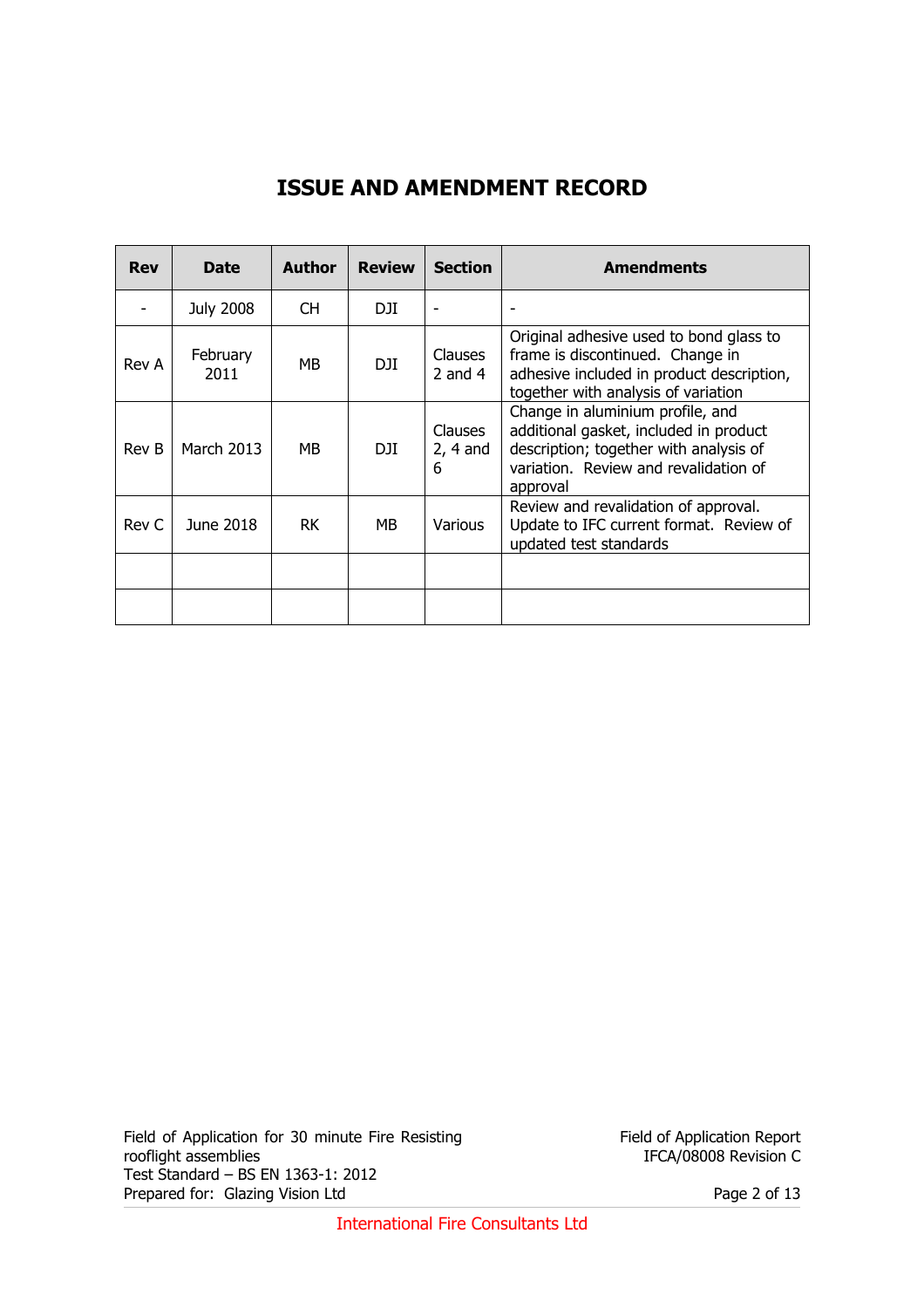# **CONTENTS**

| $\mathbf{1}$ .   |                                 |                                                               |  |
|------------------|---------------------------------|---------------------------------------------------------------|--|
| 2.               |                                 |                                                               |  |
|                  |                                 |                                                               |  |
| 3.               |                                 |                                                               |  |
|                  |                                 |                                                               |  |
| 4.               |                                 |                                                               |  |
|                  | 4.1<br>4.2<br>4.3<br>4.4<br>4.5 |                                                               |  |
| 5.               |                                 |                                                               |  |
| 6.               |                                 |                                                               |  |
| $\overline{7}$ . |                                 |                                                               |  |
| 8.               |                                 |                                                               |  |
|                  |                                 |                                                               |  |
|                  |                                 | <b>FIGURE 08008C/01</b><br><b>DETAILS OF GLAZED ROOFLIGHT</b> |  |

Page 3 of 13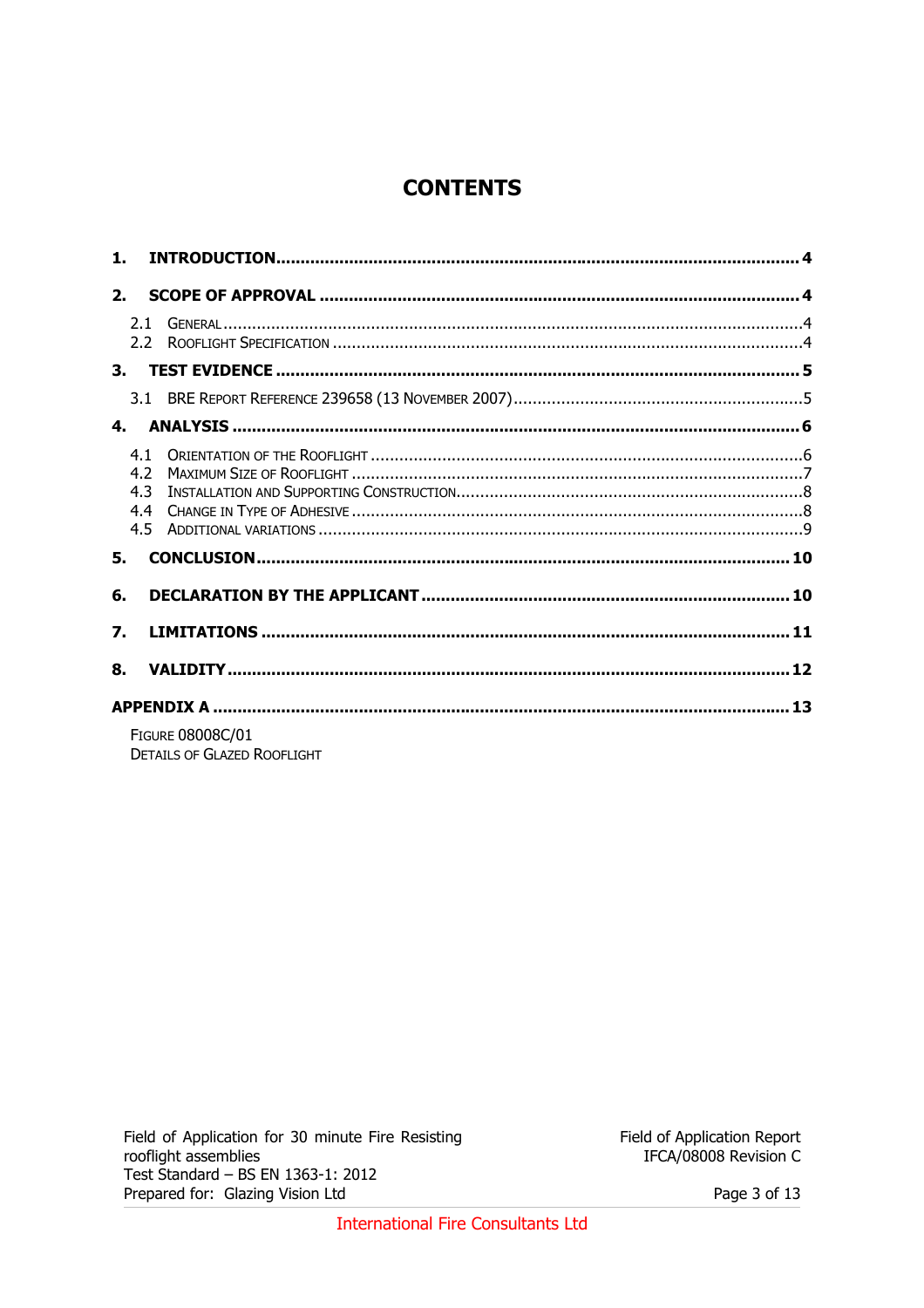# **1. INTRODUCTION**

This report has been produced by International Fire Consultants Ltd (IFC) to define the Field of Application for double-glazed rooflight assemblies, manufactured by Glazing Vision Ltd, that are required to provide 30 minutes fire resistance performance, when adjudged against BS EN 1363-1: 20122012. IFC have performed the evaluations/analysis, and preparation of the Field of Application report, on the instruction of Glazing Vision Ltd.

The methodologies used in preparing this document are based upon the guidance in BS ISO/TR 12470; 'Fire resistance tests - Guidance on the application and extension of results'.

It is proposed that variations to the tested specification, as described in the following sections, may be accommodated into assemblies, without reducing their potential to achieve a 30 minute integrity and insulation rating, if tested in accordance with the method and criteria of BS EN 1363-1: 20122012. The omission of information on any components or manufacturing methods does not imply a lack of approval of those details, but these would need to be the subject of a separate analysis. Only variations specifically mentioned are supported by this assessment document, and all other aspects must otherwise be as proven in the test summarised herein.

### **2. SCOPE OF APPROVAL**

#### **2.1 General**

It is proposed that this Field of Application Report shall establish the fire resistance performance of a double-glazed rooflight, (when fitted into a proprietary timber/concrete based roof design, with a proven fire resistance of not less than 30 minutes in accordance with BS EN 1363-1: 2012). The rooflight may be installed into roofs that are orientated horizontally, or, with a pitch not exceeding 45 degrees. The maximum size of rooflight will be discussed later and outlined in Section 4.2 of this report.

#### **2.2 Rooflight Specification**

The general construction of the rooflight comprises an outer frame formed using extruded profiles of T-section aluminium framing, referenced 'Flushglaze', which is aligned 'on-edge' and bonded at the corner junctions using Recabond 3000. The aluminium outer frame contains a pre-fabricated double-glazed unit (dgu) which comprises an inner single pane of 19mm thick Pyrobel glass, a 20mm thick desiccant filled steel spacer bar and an outer single pane of 6mm thick clear toughened, soft coat low E glass. A Bostic Hot Melt Butyl Sealant ref. P 5125 is used to seal the air-filled unit around its perimeter. See **Figure IFCA/08008C/01** in Appendix A.

Field of Application for 30 minute Fire Resisting rooflight assemblies Test Standard – BS EN 1363-1: 2012 Prepared for: Glazing Vision Ltd Page 4 of 13

Field of Application Report IFCA/08008 Revision C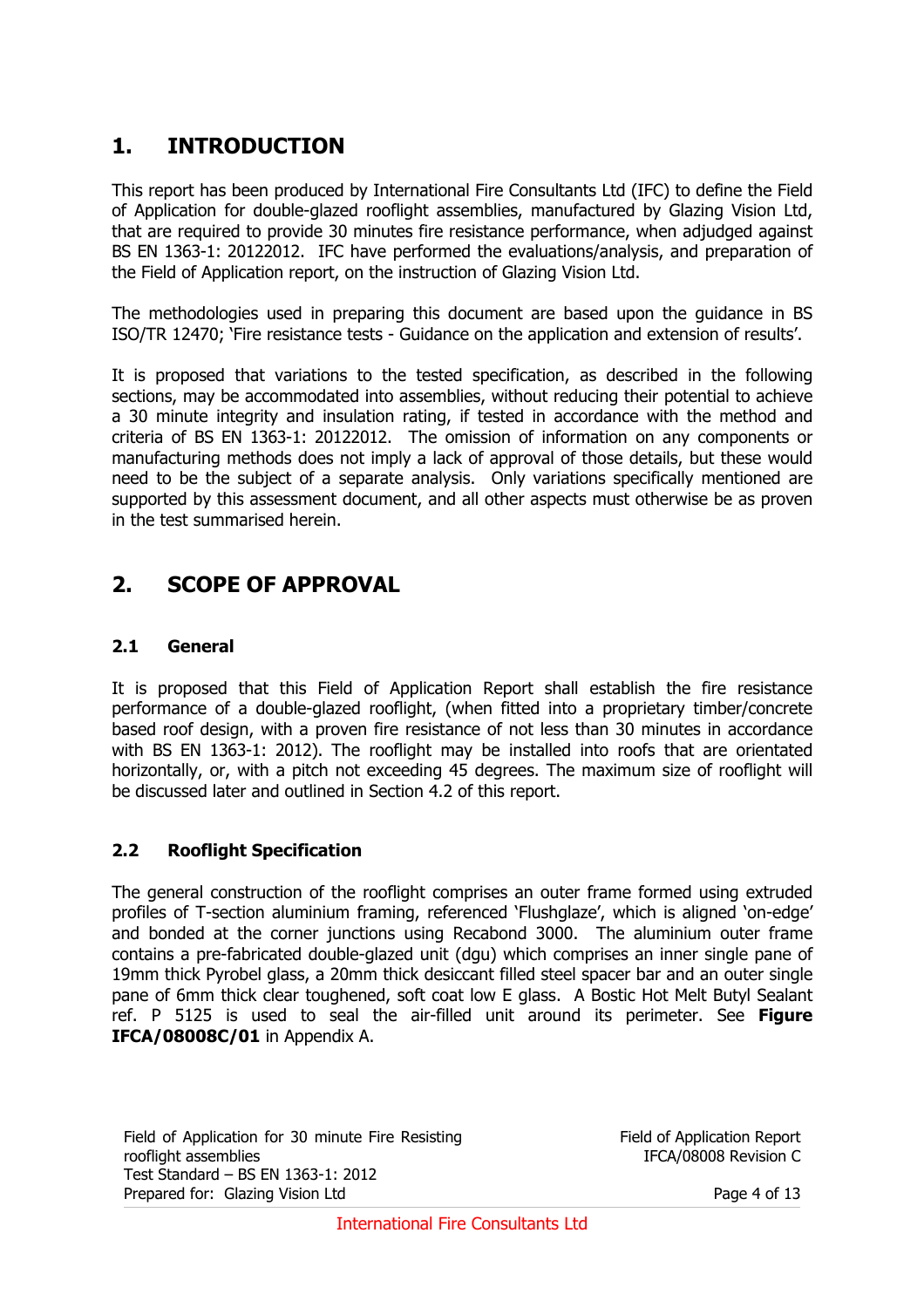The 45mm thick dgu is fitted within the aluminium perimeter framework and bedded on ceramic tape and retained in position using Terostat 8597 HMLC adhesive. An 8mm gap is left between the edge of the dgu and the upstand of the perimeter aluminium framework, and this gap is filled with ceramic wool and capped off with Arbosil 1070 silicone.

The rooflight assembly shall be installed onto a 75mm thick x 150mm deep timber sub-frame (minimum dimensions), having been bedded on ceramic tape and Arbosil 1070 silicone. An additional EPDM bubble gasket is installed between the underside of the dgu and the top edge of the timber sub-frame. The rooflight assembly is secured in position with 50mm long screws, at nominally 500mm centres, passing through the downstand of two opposing edges of the aluminium frame and into the timber sub frame; the heads of screws being concealed underneath a clip-on cover. The timber sub frame is clad on the exposed vertical face with one layer of Type 5 plasterboard. See **Figure IFCA/08008C/01** in Appendix A. Further details of the installation are described in Section 4.3, herein.

## **3. TEST EVIDENCE**

Applicable fire resistance test evidence does exist for the rooflight design and this has been used as the basis for this Field of Application Report. The test was sponsored by Glazing Vision Ltd, and is summarised in Section 3.1 below.

Although there are test methods for evaluating the fire resistance of horizontal "elements of construction", these apply to structural floors that are designed to be loadbearing; and there is no prescribed test method or procedure for glazed rooflights, which are non-loadbearing. The test summarised in Section 3.1 was thus performed using the methodology described in test standard BS EN 1363-1: 1999; which defines the generic furnace conditions, and criteria for failure, for evaluating fire resistance. The rooflight is designed for use in a variety of roof types and so it was not deemed appropriate to use a specific roof type as an associated construction for the test. The test was thus performed on a representative specimen of a rooflight, with a timber sub-frame forming the upstand around the perimeter.

The test was performed in 2007, and the test standard has subsequently been revised; (now BS EN 1363-1: 2012). IFC have performed a comparison of the original and revised standards, and it is our opinion that the revisions would not adversely affect the results of the test; and that the original evidence can still be used to support the approvals herein.

#### **3.1 BRE Report Reference 239658 (13 November 2007)**

The test specimen was a 1200mm x 1200mm horizontally orientated glazed rooflight incorporating a double-glazed (dgu) unit, comprising a 6mm clear toughened outer pane, a 16mm steel spacer, an air-filled cavity and a 19mm thick inner pane of Pyrobel glass. The dgu was retained within a framework constructed from sections of on edge 'T' sectioned aluminium framing, which had been bonded at the corner junctions using Recabond 3000.

Field of Application for 30 minute Fire Resisting rooflight assemblies Test Standard – BS EN 1363-1: 2012 Prepared for: Glazing Vision Ltd Page 5 of 13

Field of Application Report IFCA/08008 Revision C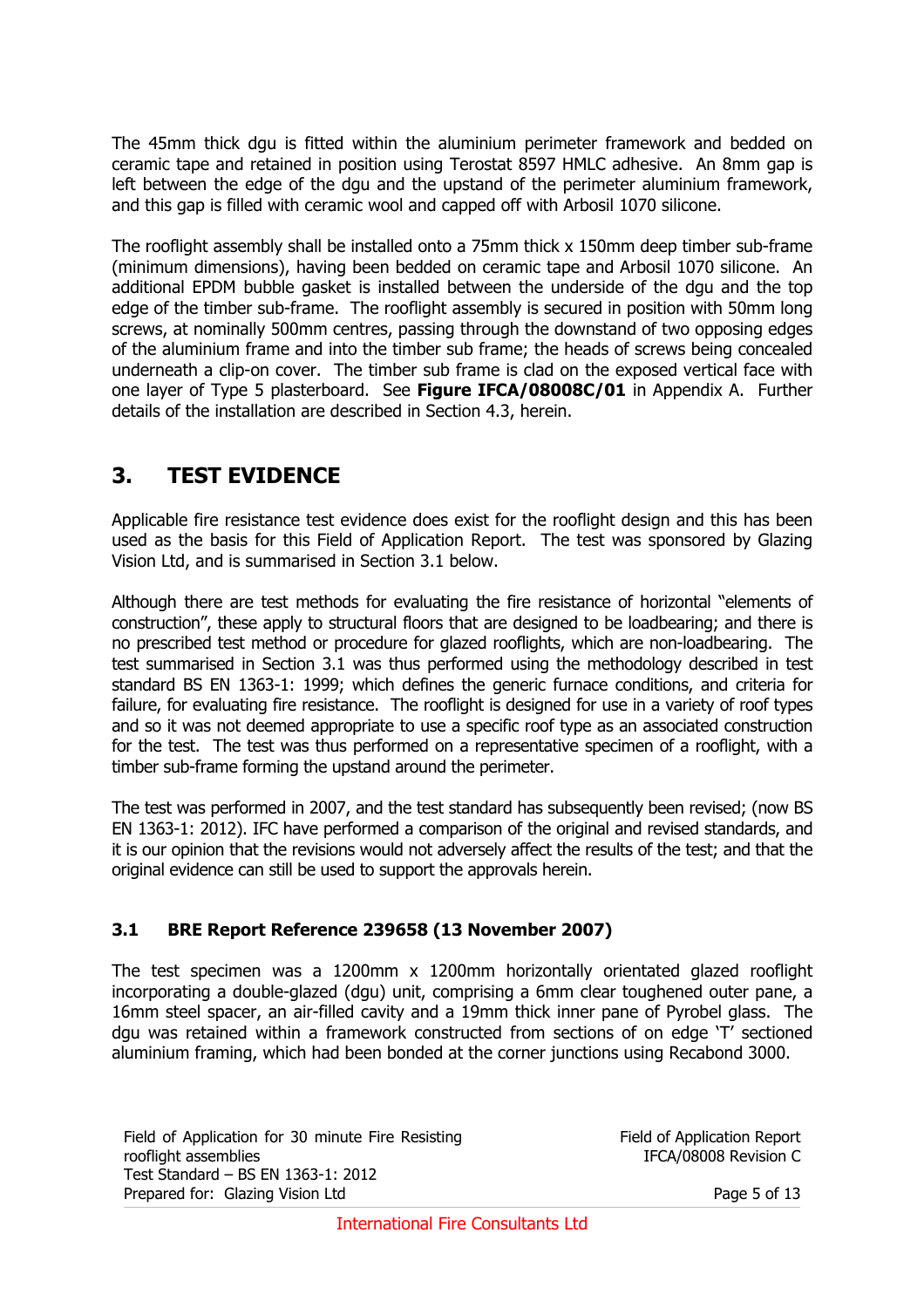The aluminium framing was screw fixed to a plasterboard clad timber frame, forming an upstand; to simulate an opening within a roof. Both the perimeter of the dgu and the entire rooflight assembly were bedded on, and sealed with, ceramic tape, glass adhesive and fire rated silicone.

When tested to the appropriate procedures and failure criteria of BS EN 1363-1: 1999 the following observations were made;

- **-** At 44 minutes into the test an unexposed face thermocouple positioned at the centre of the outer 6mm thick glass pane recorded a temperature rise exceeding 180°C.
- **-** At 47 minutes a cotton pad integrity test was performed at the centre of the specimen which resulted in continuous flaming of the cotton pad. (According to the test standard, this constitutes integrity failure).
- **-** At 48 minutes a gap had developed between the glazed panel and aluminium frame approximately 10mm wide x 15mm long.

### **4. ANALYSIS**

The most important aspects of design concerning the fire resistance of glass and glazing under BS EN 1363-1: 2012 test conditions are as follows:

- Orientation of the double-glazed unit
- Maximum size of the rooflight
- Sealing of the pane perimeter, and pane retention
- The ability of the surrounding elements to support the rooflight unit and remain stable whilst enduring erosion of the timber

The bespoke rooflight design will be assessed in respect of the integrity and insulation criteria of BS EN 1363-1: 2012 for 30 minutes.

#### **4.1 Orientation of the Rooflight**

Pyrobel glass is a fire resisting glass, with insulating properties, and therefore maintains low temperatures on the unexposed face. The Pyrobel glass used in this design of rooflight is 19mm thick and comprises several layers of conventional soda/lime plate glass which is separated by layers of proprietary 'gel' which solidifies and insulates when activated by exposure to heat. Whilst the glass layers which are exposed directly to the heat source will crack very early on upon heating, the broken pieces of glass will be retained in position by the 'sticky' interlayer, thus maintaining integrity of the pane. As the duration of the fire continues, the exposed face glass layers will gradually fall away and the freshly exposed gel interlayer gradually erodes away, exposing a fresh layer of glass which will have already been broken due to the combination of expansion pressure and uneven heating. This process continues until all the interlayers are consumed and the broken pieces of glass have fallen away.

Field of Application for 30 minute Fire Resisting rooflight assemblies Test Standard – BS EN 1363-1: 2012 Prepared for: Glazing Vision Ltd Page 6 of 13

Field of Application Report IFCA/08008 Revision C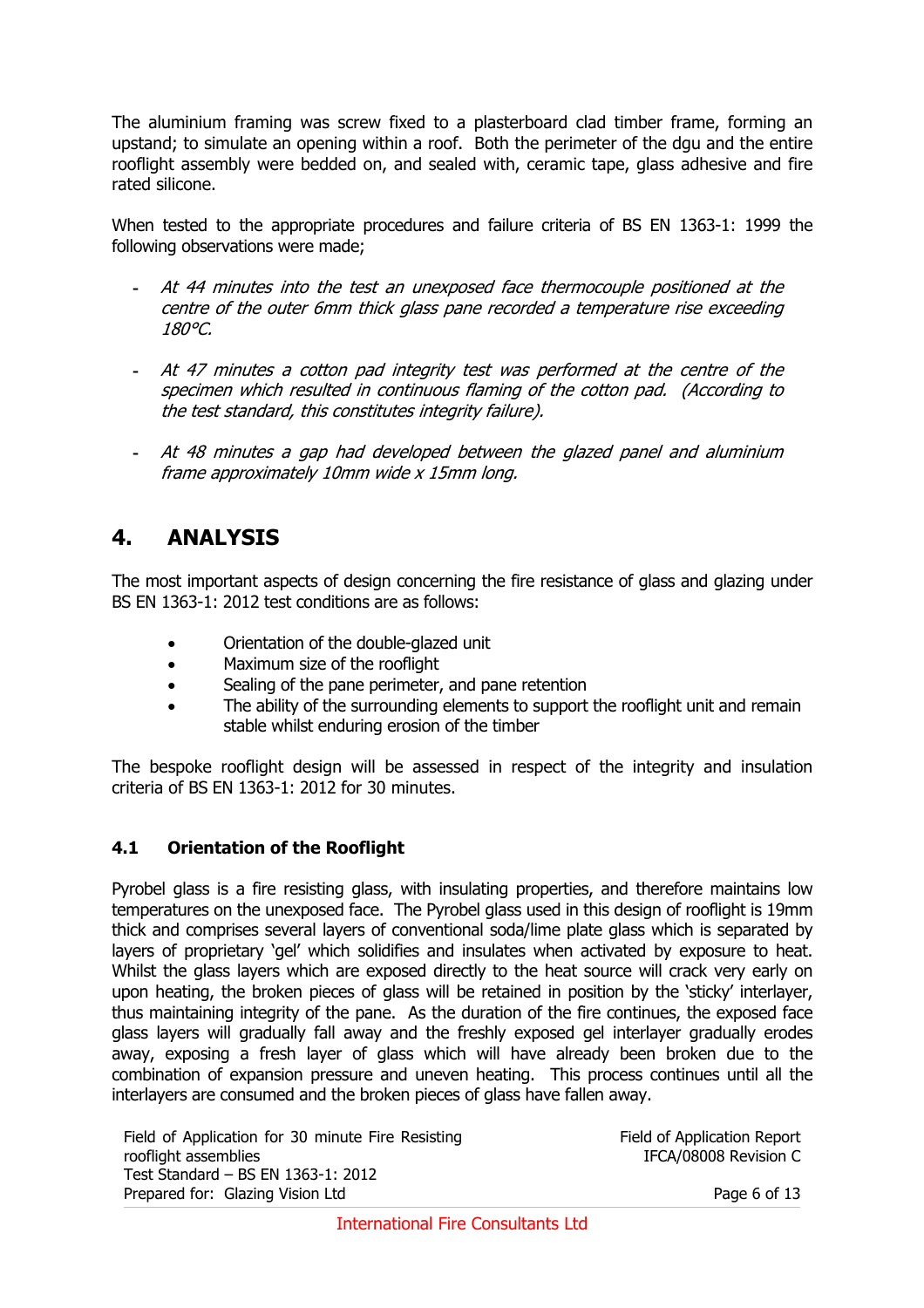This process will be exacerbated due to the gravitational effects when this type of glass is used in a horizontal plane, as opposed to a vertical plane; but the test summarised in Section 3.1 demonstrates that the proposed glass can satisfy the required criteria for considerably more than 30 minutes, in the tested arrangement.

Whilst this design of rooflight was originally tested in a horizontal orientation, the gravitational effects can be deemed as being no more onerous when fitted at a gradient. However, as the dgu only 'sits' within the perimeter framework and is adhered by one face only, it is a condition of this report, that the rooflight shall not be installed, at an angle greater than 45 degrees.

On the basis of this analysis, it is our opinion that the proposed orientation of the rooflight, outlined above, will not be the cause of premature integrity failure if a representative specimen were tested to the fire test conditions of BS EN 1363-1: 2012 for 30 minutes.

#### **4.2 Maximum Size of Rooflight**

The test outlined in Section 3.1 of this report demonstrates the ability of the 19mm thick Pyrobel glass to achieve in excess of 30 minutes integrity and insulation performance, when installed as part of a dgu in a horizontally orientated rooflight assembly. The size of the test specimen was 1200 x 1200mm.

Due to the level of "over-run" experienced in the fire test outlined in Section 3.1 of this report, beyond the required period of 30 minutes fire resistance, it will be possible to extrapolate this evidence and use it as the basis for justifying an increase in overall size of the rooflight.

However, due to the potentially onerous, and unpredictable, nature of using laminated glass in a horizontal orientation, as already discussed in Section 4.1, the maximum size will have to be limited to a size that will not compromise the required level of fire resistance. The maximum 'kerb' size that can therefore be justified, in either a horizontal plane or at 45 degrees, is as follows:

#### **1500mm x 1500mm**

Note: Having a kerb size of 1500mm x 1500mm will entail having a dgu measuring 1508mm x 1508mm.

Subject to all other details being as tested or as outlined in this report, it is our opinion that the above maximum size of rooflight assembly would not be the cause of integrity or insulation failure, if a representative specimen were to be tested in accordance with BS EN 1363-1: 2012 for 30 minutes.

Field of Application for 30 minute Fire Resisting rooflight assemblies Test Standard – BS EN 1363-1: 2012 Prepared for: Glazing Vision Ltd Page 7 of 13

Field of Application Report IFCA/08008 Revision C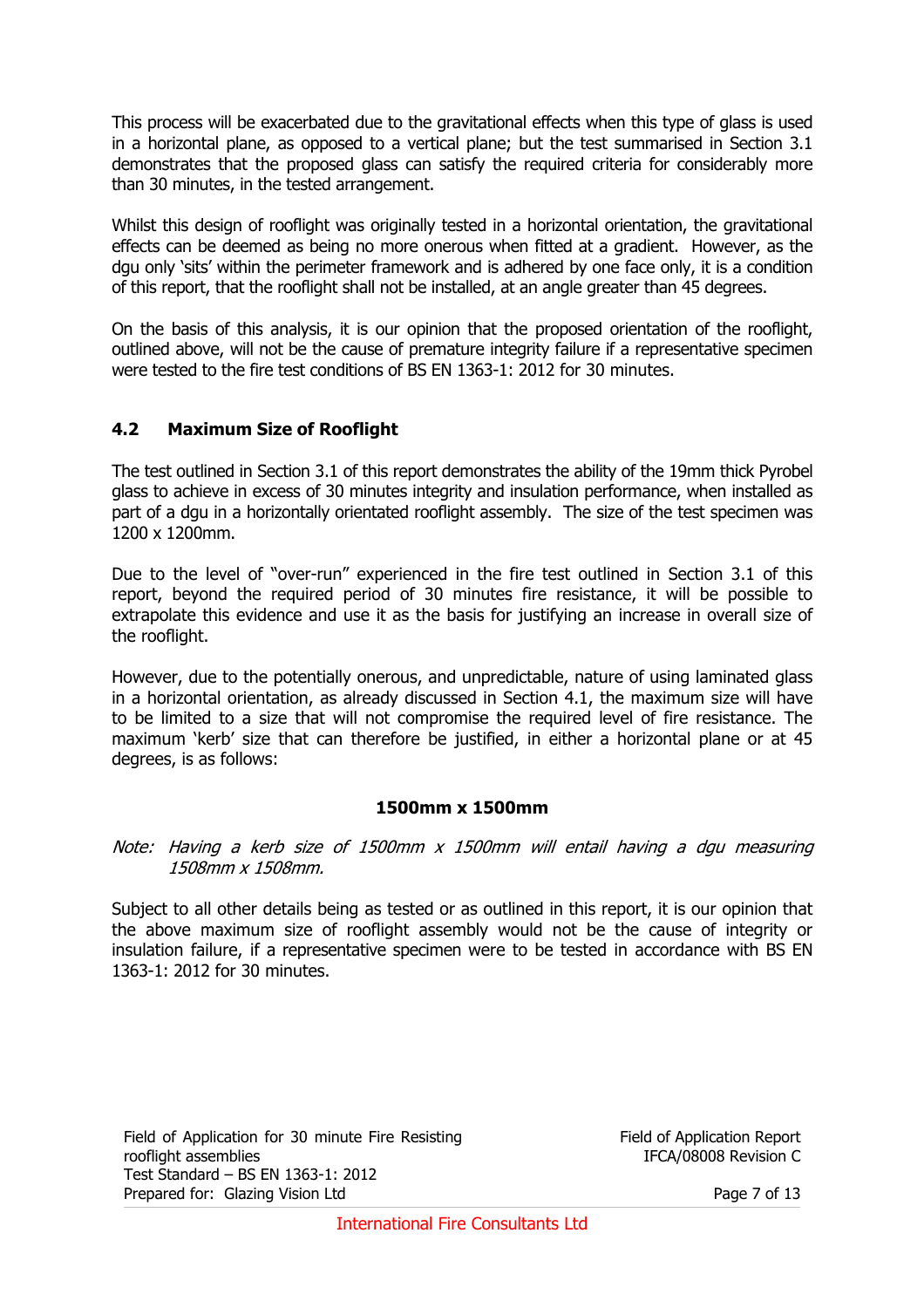#### **4.3 Installation and Supporting Construction**

The rooflight assembly is designed to be surface mounted onto the top edge of a timber sub-frame which lines an aperture created within a roof.

Due to the propensity that timber has to char when exposed to fire, the minimum thickness of the timber sub-frame must remain at 75mm. The timber must also be faced on the inner face and underside, (i.e. those faces which will exposed to the fire), with a minimum of 12.5mm thick "Type 5" plasterboard; which shall be fixed to the sub-frame with screws at maximum 250mm centres, set 25mm from the edge of the plasterboard.

The ceramic tape and Arbosil 1070 silicone, as described in Section 2.2, must also be used to seal the rooflight to the top of the timber sub-frame. Stainless steel screws must be used to secure the aluminium framework to the timber sub-frame. These must be fitted at no greater than nominally 500mm centres, (minimum 2no screws to each side of the rooflight), and be of sufficient length to penetrate the timber sub-frame by at least 30mm.

It is the responsibility of others to ensure that the roof design is capable of providing the required level of fire resistance, when including the proposed aperture. It is also the responsibility of others to ensure that the timber sub-frame is adequately fixed to the structure; and that it is adequately sealed at the interface, to prevent exploitation of gaps by hot furnace gases.

#### **4.4 Change in Type of Adhesive**

The specimen proven in the test summarised in Section 3.1 included Betamate 7120 as the adhesive to bond the glass to the horizontal leg of the aluminium frame. This product has now been discontinued by the manufacturer, and Glazing Vision Ltd have proposed Terostat 8597 HMLC adhesive as an alternative product.

IFC are not aware of any fire test evidence to demonstrate the suitability of the alternative product for use in the intended application, and our analysis has been made from firstprinciples. The following aspects summarise the major points of our analysis, in terms of the contribution provided by the adhesive, and any potentially adverse effects resulting from the substitution;

 Neither of the data sheets for the original, and alternative, adhesives, provided by Glazing Vision Ltd, include any indication as to the relative efficacy of the adhesives under the high temperatures experienced in fire test conditions. Indeed, the efficacy of the original adhesive was not necessarily qualified in the test. However, it is the opinion of IFC that the contribution provided the adhesive, towards the overall fire resistance of the rooflight, is relatively minimal. The DGU will initially remain in position within the frame due to self-weight, and, as the interlayers of the Pyrobel glass activate under heating, the intumescent material exuding from the edge of the glass will maintain a degree of cohesion within the frame.

Field of Application for 30 minute Fire Resisting rooflight assemblies Test Standard – BS EN 1363-1: 2012 Prepared for: Glazing Vision Ltd Page 8 of 13

Field of Application Report IFCA/08008 Revision C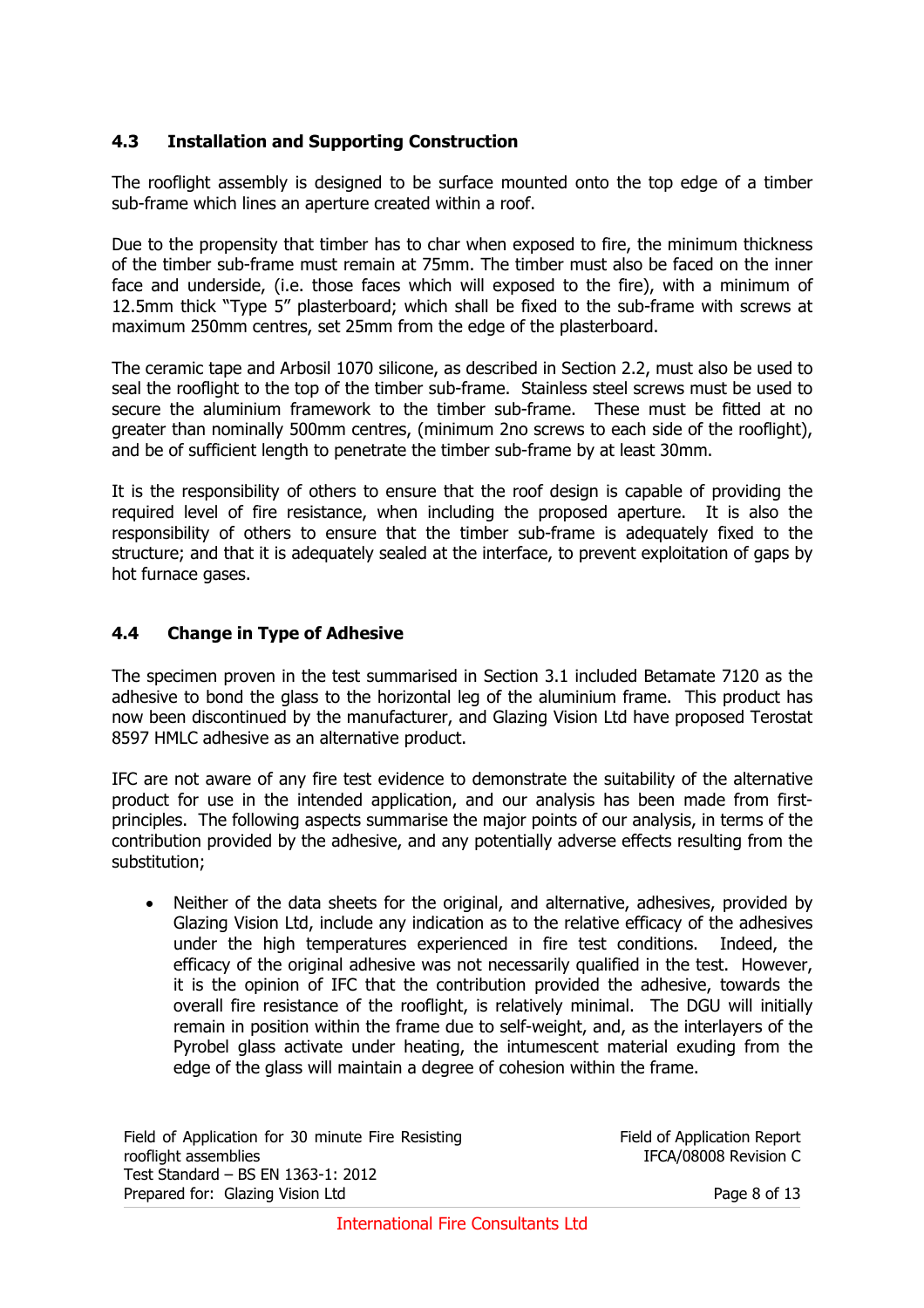Neither of the data sheets include any reference to flaming or ignition temperatures of either adhesive. If flaming were to occur at the perimeter of the assembly, due to ignition of the adhesive, the specimen would fail the integrity criterion; even though the glass pane itself was not breached. However, the adhesive is positioned 'deep' within the glazing pocket, such that it is not directly exposed to the furnace. Furthermore, and more importantly, there is no direct path between the adhesive and the unexposed face, due to the presence of the ceramic fibre tape, Arbosil sealant, and the intumescent material exuding from the edge of the glass. It is thus evident that any potentially adverse effects, resulting from the flaming of the adhesive, can thus be discounted.

It is thus our opinion that a rooflight, otherwise as described and approved within this report, would achieve the assessed integrity and insulation performance, if assembled using the Terostat 8597 adhesive, in lieu of the Betamate product, to bond the DGU to the frame.

Note: This analysis only applies to the contribution provided by, and/or adverse effects resulting from, the use of Terostat 8597 adhesive (as described, herein) under fire test conditions. It is the responsibility of others to ensure that the alternative adhesive is suitable for other 'cold-state' and 'in-service' criteria.

All other materials used to install the glass within the rooflight, (i.e. ceramic fibre tape and Arbosil sealant), remain unchanged from those tested; and are therefore proven to be adequate to seal the perimeter of the pane, and maintain integrity, if tested to BS EN 1363- 1: 2012 for the proposed period of 30 minutes.

#### **4.5 Additional variations**

It is proposed that an EPDM gasket is added between the underside of the dgu and the top edge of the timber sub frame. It is also proposed that the aluminium extrusion forming the perimeter frame is to be modified to allow the screw fixings to be concealed. IFC are not aware of any fire test evidence to demonstrate the suitability of the alternative details, and our analysis has been made from first-principles. The following aspects summarise the major points of our analysis, in terms of any potentially adverse effects resulting from the variations;

- The EPDM gasket does not contribute to the support of the glass pane, and the gasket does not form part of the sealing around the pane perimeter; this latter aspect being effected by the existing components which remain unchanged. Even if the EPDM were to flame, there is no direct path between the gasket and the unexposed face, due to the presence of the ceramic fibre tape and Arbosil sealant. It is thus evident that any potentially adverse effects, resulting from the flaming of the gasket, can be discounted.
- The change to the perimeter frame, to accept the concealed screw fixings, will not adversely weaken the fixity of the rooflight assembly under fire test conditions; since the screws are on the unexposed face. It is the responsibility of others to ensure that the alternative extrusion allows adequate fixing capability for other 'cold-state' and 'in-service' criteria.

Field of Application for 30 minute Fire Resisting rooflight assemblies Test Standard – BS EN 1363-1: 2012 Prepared for: Glazing Vision Ltd Page 9 of 13

Field of Application Report IFCA/08008 Revision C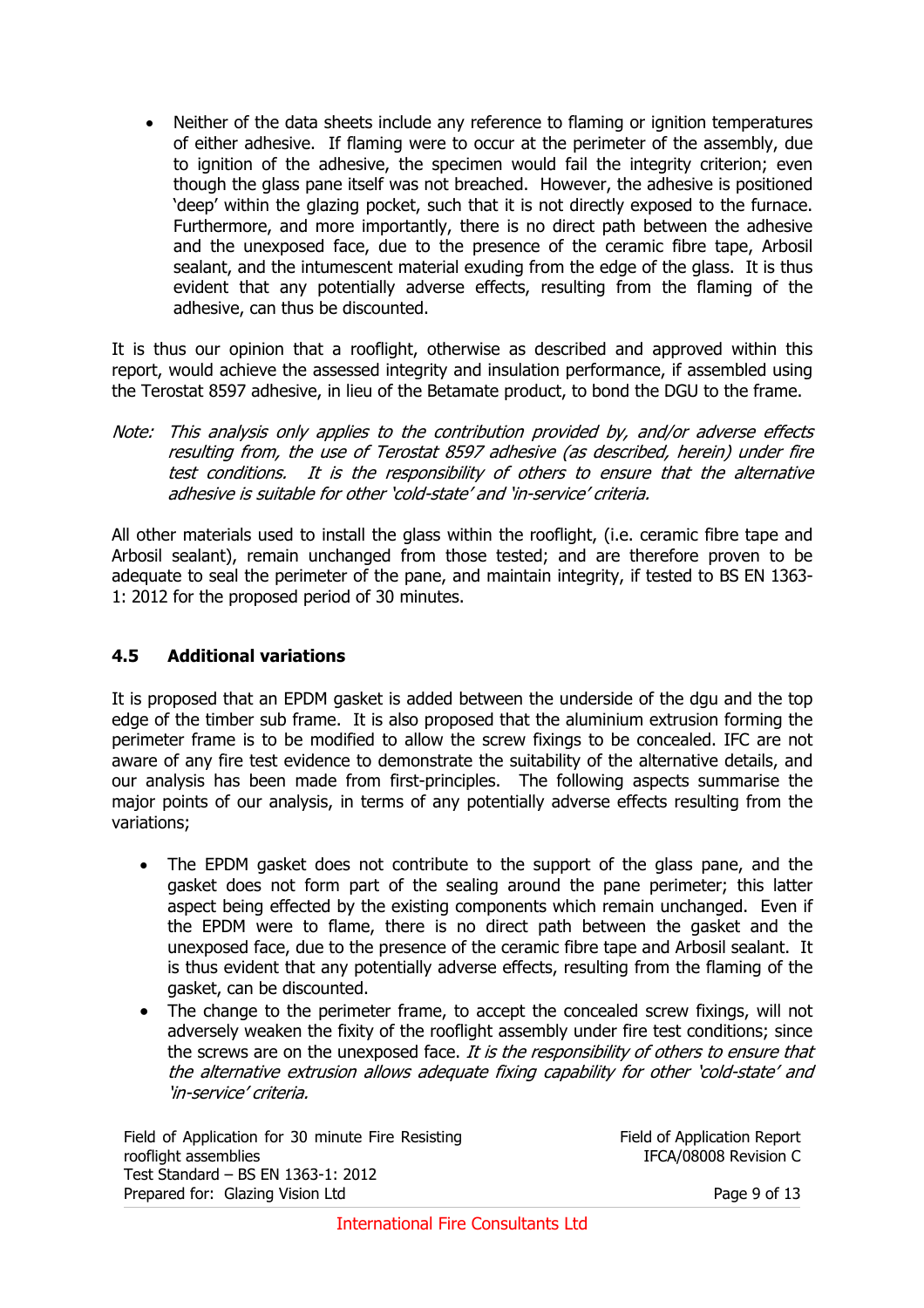It is thus our opinion that these modified components would not be a cause of integrity and insulation performance, if a rooflight, otherwise as described and approved within this report, were tested to BS EN 1363-1: 2012 for the proposed period of 30 minutes.

### **5. CONCLUSION**

It is the opinion of International Fire Consultants Ltd that, if a representative specimen of the proposed rooflight assemblies, by Glazing Vision Ltd, were manufactured and installed in accordance with the requirements of this Assessment Report, and tested for fire resistance, the specimen would satisfy the integrity and insulation criteria of BS EN 1363-1: 2012 for the proposed period of 30 minutes.

## **6. DECLARATION BY THE APPLICANT**

 $\mathcal{L}_\text{max}$  and  $\mathcal{L}_\text{max}$  are the set of  $\mathcal{L}_\text{max}$  . The set of  $\mathcal{L}_\text{max}$ 

We the undersigned, confirm that, except for that information declared to International Fire Consultants Ltd previously during the original engineering evaluation process, the components, products, and/or assemblies evaluated within IFC Field of Application Report **IFCA/08008 Revision C** have not been altered in any way; and have not subsequently, to our knowledge, been included in a fire test [to the standard against which the evaluation is being carried out] in the form and/or configurations proposed.

We also confirm that we have supplied all information and assurances requested of us, for the purpose of writing this Field of Application Report, and are not aware of any other information that would adversely influence or affect the conclusions of this report.

We agree that if fire test evidence or other information subsequently becomes available, to supply this to IFC in full and seek immediate review of the continuing validity of the original report from IFC. If after review IFC conclude that the original evaluation and report is no longer appropriate, we agree to withdraw it and any references to it from circulation and advise clients and agents accordingly.

Signature:

Position:

Company: **Glazing Vision Ltd**

Field of Application for 30 minute Fire Resisting rooflight assemblies Test Standard – BS EN 1363-1: 2012 Prepared for: Glazing Vision Ltd Page 10 of 13

Field of Application Report IFCA/08008 Revision C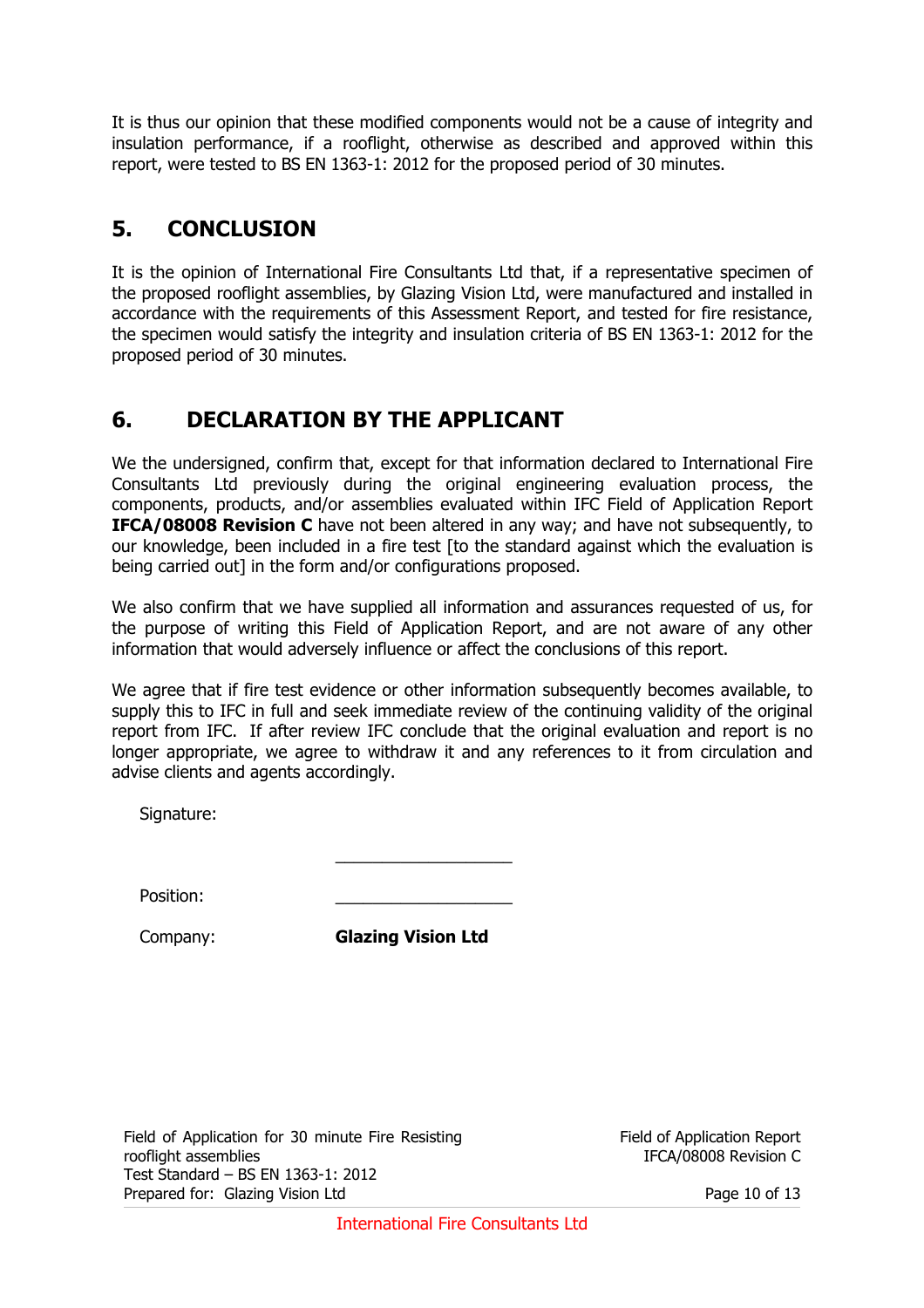# **7. LIMITATIONS**

This assessment addresses itself solely to the ability of the proposed assembly described to satisfy the criteria of the fire resistance test and does not imply any suitability for use with respect to other unspecified criteria.

This document only considers the rooflight construction, manufactured by Glazing Vision Ltd and described herein, and assumes that the surrounding construction will provide no less restraint than the tested assembly, and that it will remain in place and be substantially intact for the full fire resistance period.

Where the constructional information in this report is taken from details provided to IFC and/or fire resistance test reports referenced herein, it is therefore limited to the information given in those documents. It is necessarily dependent upon the accuracy and completeness of that information. Where constructional or manufacturing details are not specified, or discussed herein, it should not, therefore, be taken to infer approval of variation in such details from those tested or otherwise approved.

Any materials specified in this report have been selected and judged primarily on their fire performance. IFC do not claim expertise in areas other than fire safety. Whilst observing all possible care in the specification of solutions, we would draw the reader's attention to the fact that during the construction and procurement process, the materials used should be subjected to more general examination regarding the wider Health and Safety, and CoSHH Regulations. Designers, manufacturers and installers are reminded of their responsibilities under the CDM Regulations; but particularly with regard to installation and maintenance of heavy or inaccessible items.

Where the assessed constructions have not been subject to an on-site audit by IFC, it is the responsibility of anyone using this report to confirm that all aspects of the assemblies fully comply with the descriptions and limitations herein.

The analysis and conclusions within this report are based upon the likely fire resisting performance of a complete assembly that is manufactured and installed in accordance with this document, and offered for fire resistance testing in 'perfect' condition. In practice, management procedures must be in place in any building where the rooflights are installed, to ensure that no parts of the assembly, or the surrounding structure, are damaged or faulty. Any such shortfalls in respect to the condition of the rooflights, or surrounding structure, will invalidate the approval by IFC, and may seriously affect the ability of the assembly to provide the required level of fire resistance performance. Determination of what constitutes wear or damage, and any corrective actions in order to return assemblies to the required condition, should only be carried out following consultation with the manufacturer and IFC.

This report is issued on the basis of test data and information to hand at the time of issue. If contradictory evidence becomes available, IFC reserves the right to withdraw the report unconditionally but not retrospectively.

Field of Application for 30 minute Fire Resisting rooflight assemblies Test Standard – BS EN 1363-1: 2012 Prepared for: Glazing Vision Ltd Page 11 of 13

Field of Application Report IFCA/08008 Revision C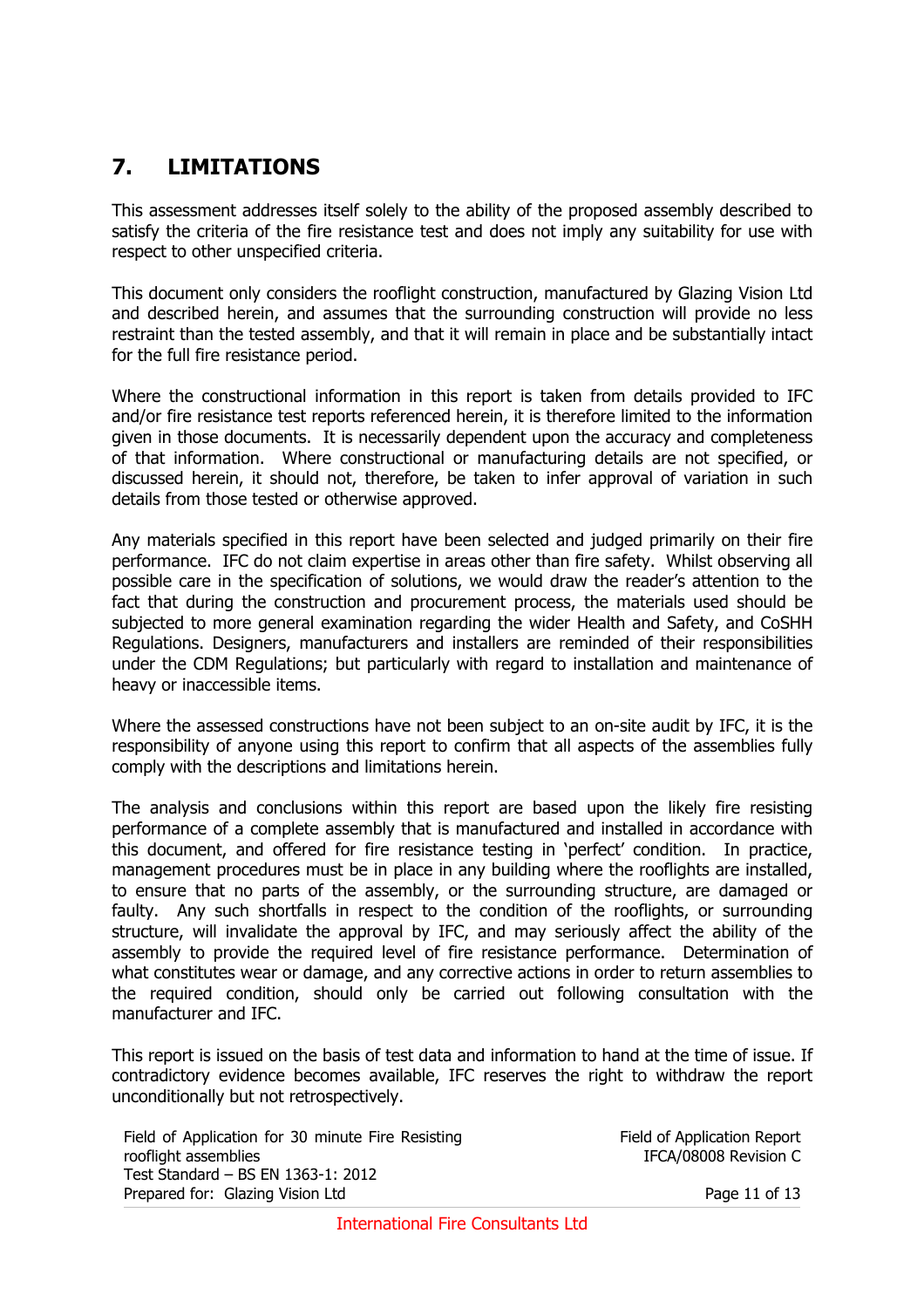This Report is provided to the sponsor on the basis that it is a professional independent engineering opinion as to what the fire performance of the construction/system would be should it to be tested to the named standard. It is IFC's experience that such an opinion is normally acceptable in support of an application for building approvals, certainly throughout the UK and in many parts of Europe and the rest of the world.

However, unless IFC have been commissioned to liaise with the Authorities that have jurisdiction for the building in question for the purpose of obtaining the necessary approvals, IFC cannot assure that the document will satisfy the requirements of the particular building regulations for any building being constructed.

It is, therefore, the responsibility of the sponsor to establish whether this evidence is appropriate for the application for which it is being supplied and IFC cannot take responsibility for any costs incurred as a result of any rejection of the document for reasons outside of our control. Early submittal of the Report to the Authorities will minimise any risks in this respect.

Further, it should be noted that, although this report approves specific integrity and insulation ratings, in relation to the stated test standard, the combination of ratings defined herein may not necessarily be applicable to a particular application. IFC recommend that users of this document confirm what rating is suitable for each scenario, in terms of meeting the requirements of the Local Building Codes and Regulations.

### **8. VALIDITY**

This Field of Application Report has been prepared based on International Fire Consultants Ltd's present knowledge of the product described, the stated testing regime and the submitted test evidence. For this reason, anyone using this document after June 2023 should confirm its ongoing validity.

This report is not valid unless the Declaration in Section 6 is signed by the client.

Prepared by: Checked by:

**Richard Kelly Mark Billingham** Senior Fire Safety Engineer Senior Fire Safety Engineer International Fire Consultants Ltd. (IFC) International Fire Consultants Ltd. (IFC)

Field of Application for 30 minute Fire Resisting rooflight assemblies Test Standard – BS EN 1363-1: 2012 Prepared for: Glazing Vision Ltd Page 12 of 13

Field of Application Report IFCA/08008 Revision C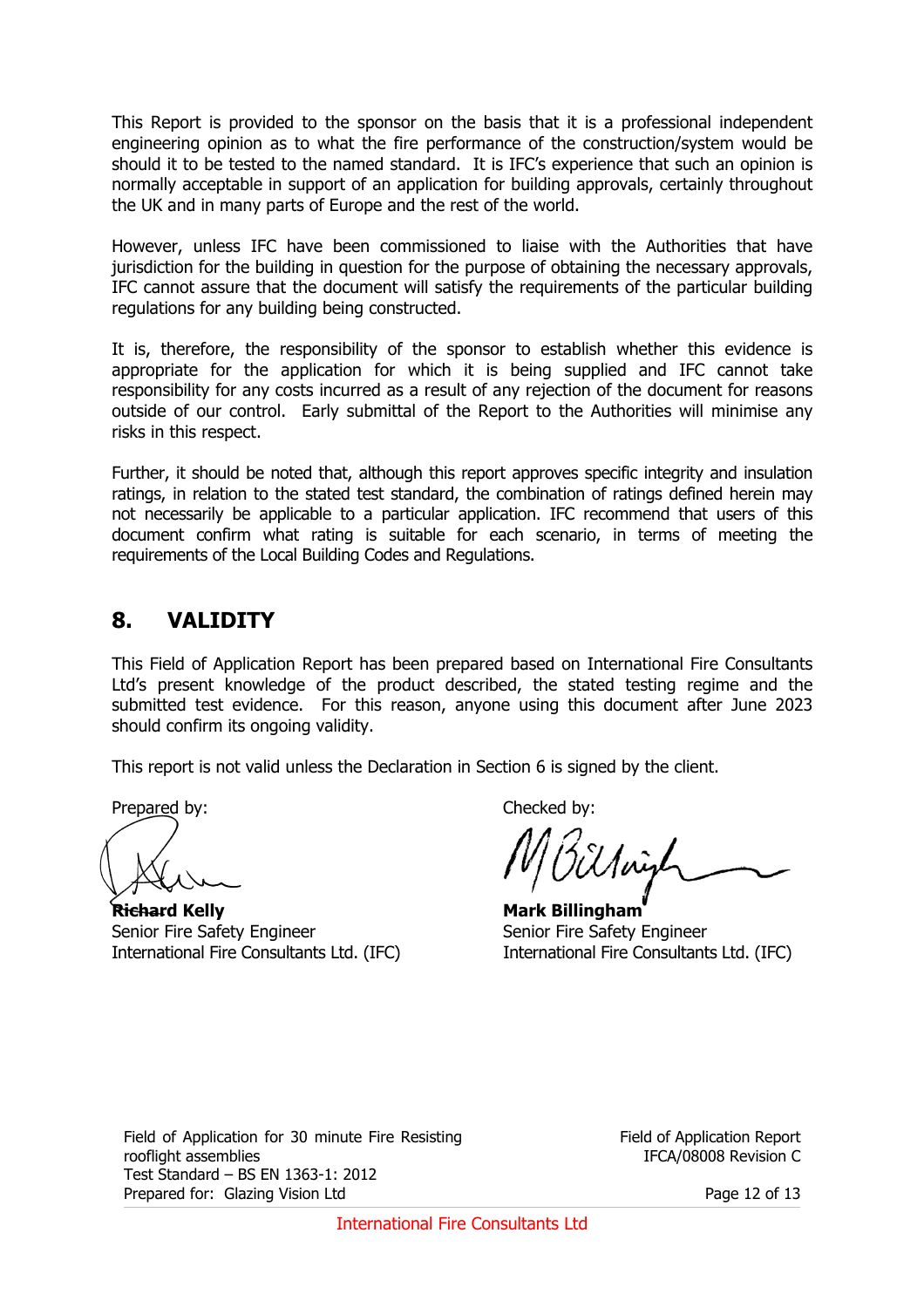### **APPENDIX A**

**Figure 08008C/01** 

**Details of Glazed Rooflight** 

**The figures in this Appendix are not included in the sequential page numbering of this report.** 

Field of Application for 30 minute Fire Resisting rooflight assemblies Test Standard – BS EN 1363-1: 2012 Prepared for: Glazing Vision Ltd Prepared for: Glazing Vision Ltd

Field of Application Report IFCA/08008 Revision C